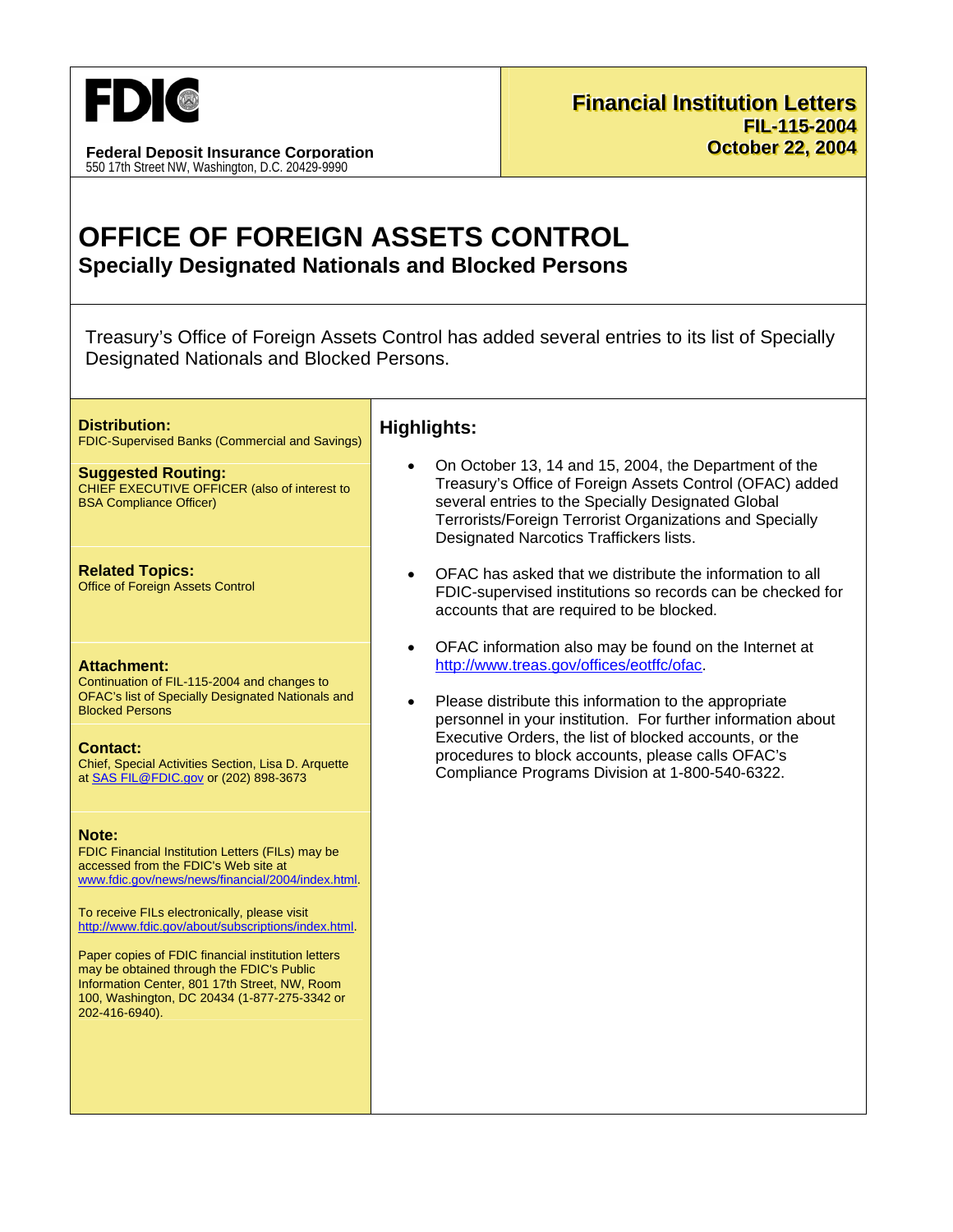Financial Institution Letters FIL-115-2004 October 22, 2004

### **OFFICE OF FOREIGN ASSETS CONTROL**  Specially Designated Nationals and Blocked Persons

**Summary:** Treasury's Office of Foreign Assets Control has added several entries to its list of Specially Designated Nationals and Blocked Persons.

On October 13, 14 and 15, 2004, the Department of the Treasury's Office of Foreign Assets Control (OFAC) added several entries to the Specially Designated Global Terrorists/Foreign Terrorist Organizations and Specially Designated Narcotics Traffickers lists. A listing of the added entries is attached.

OFAC has asked that we distribute the information to all FDIC-supervised institutions so records can be checked for accounts that are required to be blocked. OFAC information also may be found on the Internet at http://www.treas.gov/offices/eotffc/ofac.

Please distribute this information to the appropriate personnel in your institution. For further information about Executive Orders, the list of blocked accounts, or the procedures to block accounts, please calls OFAC's Compliance Programs Division at 1-800-540-6322.

> Michael J. Zamorski Director Division of Supervision and Consumer Protection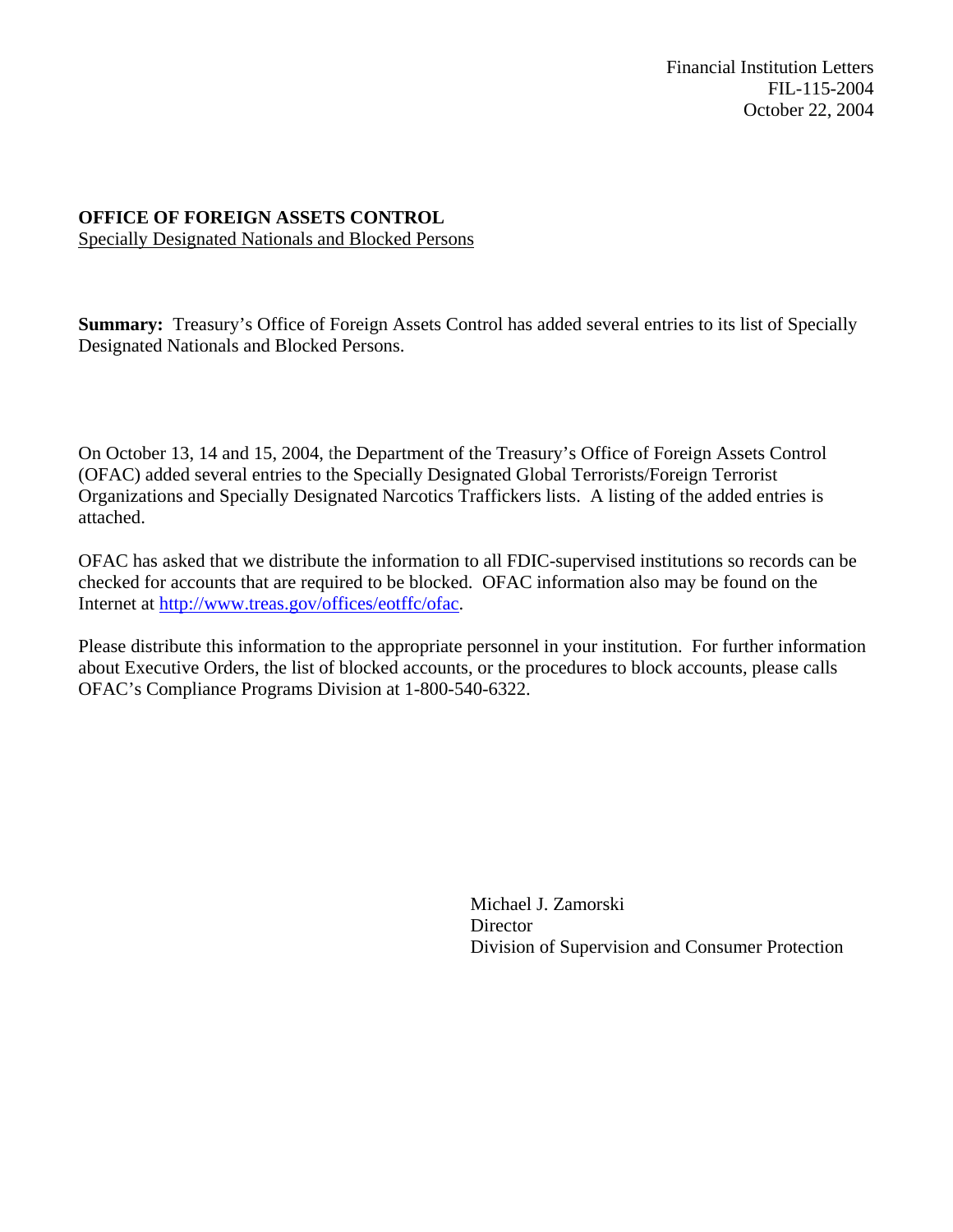# **Changes to OFAC SDN List**

**10/13/2004** 

**The following entity has been added to OFAC's SDN list as a Specially Designated Global Terrorist "[SDGT]" (without "a.k.a.s" listed as separate entries in this bulletin):** 

ISLAMIC AFRICAN RELIEF AGENCY (a.k.a. AL-WAKALA AL-ISLAMIYA L'IL-IGHATHA; a.k.a. AL-WAKALA AL-ISLAMIYA AL-AFRIKIA L'IL-IGHATHA; a.k.a. IARA; a.k.a. ISLAMIC AMERICAN RELIEF AGENCY; a.k.a. ISLAMIC RELIEF AGENCY; a.k.a. ISRA; ), 201 E. Cherry

Street, Suite D, Columbia, MO 65205; all offices worldwide [SDGT]

The following individuals have been added to OFAC's SDN list as [SDGT]s:

ABBAKAR MUHAMAD, Abdul Aziz, IARA Peshwar, Pakistan Director; DOB 1961; POB Sudan; Passport 562605 (Sudan) issued 28 Oct 1998 (individual) [SDGT]

AL-SUDANI, Khalid Ahmad Jumah, IARA Middle East Regional Director; Amman, Jordan; Passport H649956 (Sudan) issued 8 Apr 2002 (individual) [SDGT]

BUISIR, Ibrahim, Ireland; DOB circa 1962; POB Libya (individual) [SDGT]

MAKKI, Jaffar Ahmad Abdullah, IARA South Asia Regional Director; DOB 1956; POB Sudan; Passport 079925 (Sudan) issued 16 Apr 2000; alt. Passport A553077 (Sudan) issued 7 Sep 1992 (individual) [SDGT]

SULAIMAN, Mohammed Ibrahim, Secretary General, IARA Headquarters; House Number 27 Block Number 29 Manishia District, Khartoum, Sudan; P.O. Box 3372, Khartoum, Sudan (individual) [SDGT]

## **10/14/2004**

## **The following individuals have been added to OFAC's SDN list as Specially Designated Narcotics Traffickers "[SDNT]" (without "a.k.a.s" listed as separate entries in this bulletin):**

ARCE JARAMILLO, Melba Rosa, Calle Culiacan 101 Int. 702 Col. La Condesa, Mexico City, Mexico; Calle Auehuetes No. 1320 Col. Lomas de Tecamachalco, Mexico City, Mexico; c/o AEROCOMERCIAL ALAS DE COLOMBIA, Bogota, Colombia; DOB 17 Nov 1964; POB Cali, Colombia; Cedula No. 31945032 (Colombia); Passport AI666987 (Colombia); alt. Passport AD369724 (Colombia); alt. Passport AE869914 (Colombia); alt. Passport PP31235 (Colombia) (individual) [SDNT]

CUBILLOS CORREDOR, Manuel Antonio, Carrera 69BN No. 43A-70 Apt. 401 Int. 3, Bogota, Colombia; c/o INTERCONTINENTAL DE AVIACION S.A., Bogota, Colombia; c/o INTERFIAR, Bogota, Colombia; DOB 28 Sep 1948; POB Bogota, Colombia; Cedula No. 19057000 (Colombia); Passport P050296 (Colombia) (individual) [SDNT]

GALLEGO RAMOS, Luis Alfredo, Calle 83 No. 14-130, Cali, Colombia; c/o INTERCONTINENTAL DE AVIACION S.A., Bogota, Colombia; c/o AEROVIAS ATLANTICO LTDA., Bogota, Colombia; c/o AEROCOMERCIAL ALAS DE COLOMBIA LTDA., Bogota, Colombia; c/o GREEN ISLAND S.A., Bogota, Colombia; DOB 7 Aug 1954; POB Cali, Colombia; Cedula No. 16585721 (Colombia); Passport AF783512 (Colombia); alt. Passport AE187469 (Colombia); alt. Passport 16585721 (Colombia) (individual) [SDNT]

GALVEZ FERNANDEZ, Isabel Cristina, Carrera 30 No. 90-82, Bogota, Colombia; c/o INTERCONTINENTAL DE AVIACION S.A., Bogota, Colombia; c/o COMERCIALIZADORA ANDINA BRASILERA S.A., Bogota, Colombia; c/o INDUSTRIAL MINERA Y PECUARIA S.A., Bogota, Colombia; c/o LA FRONTERA UNION GALVEZ Y CIA S EN C, Bogota, Colombia; DOB 23 Sep 1955; POB Cali, Colombia; Cedula No. 31280944 (Colombia); Passport AF146067 (Colombia) (individual) [SDNT]

HERNANDEZ ZEA, Ana Elvia, Carrera 35 No. 53-53, Bogota, Colombia; c/o INTERCONTINENTAL DE AVIACION S.A., Bogota, Colombia; c/o INTERCONTINENTAL DE FINANCIACION AEREA S.A., Bogota, Colombia; c/o GREEN ISLAND S.A., Bogota, Colombia; DOB 28 Dec 1949; POB Tibasosa, Boyaca, Colombia; Cedula No. 41503907 (Colombia); Passport AG686192 (Colombia); alt. Passport AC594144 (Colombia); alt. Passport AE591041 (Colombia) (individual) [SDNT]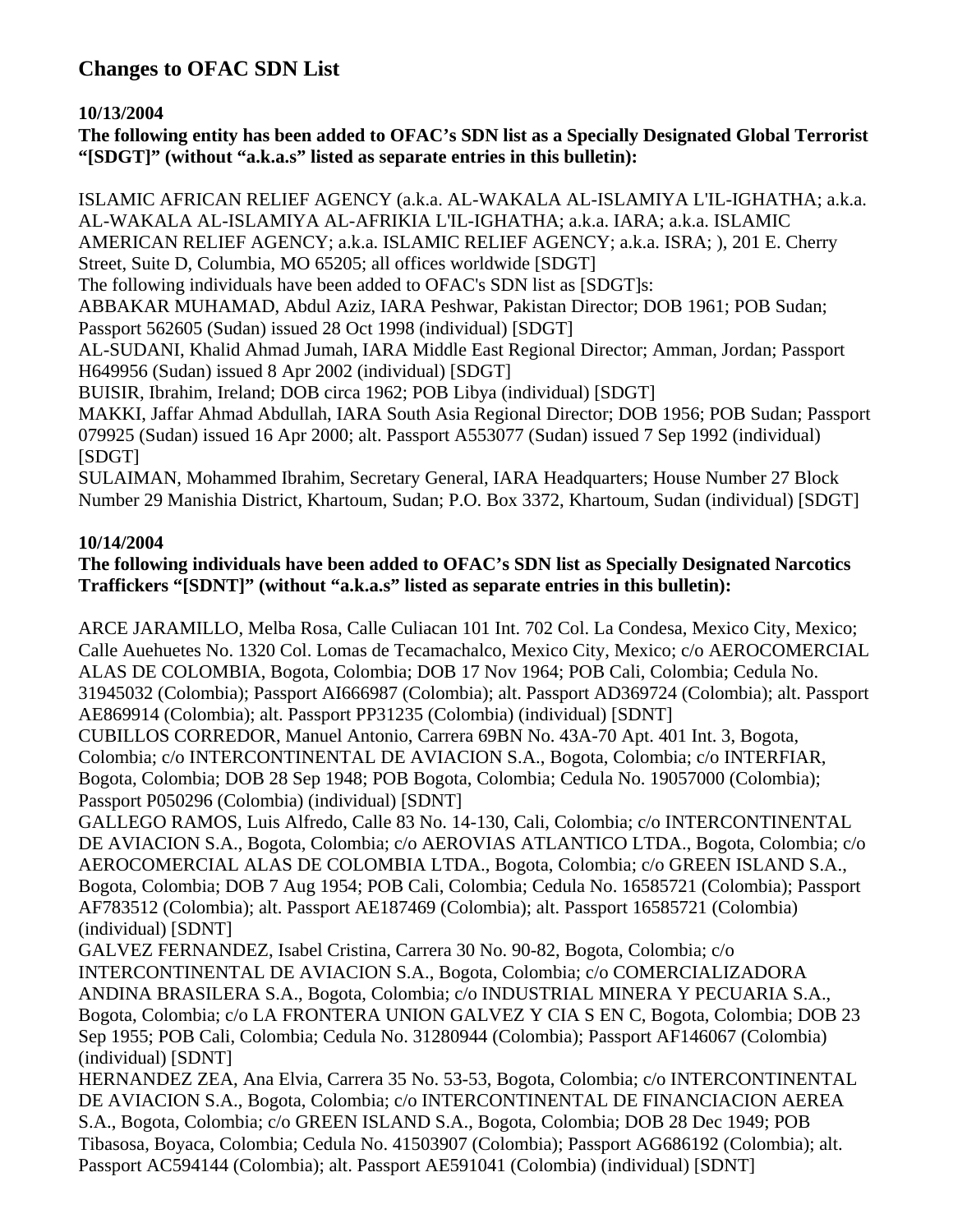HERNANDEZ ZEA, Luis Antonio (a.k.a. "EL CAPITAN"), Carrera 53 No. 35-35, Bogota, Colombia; c/o INTERCONTINENTAL DE AVIACION S.A., Bogota, Colombia; c/o AEROVIAS ATLANTICO LTDA. AEROATLANTICO LTDA., Baranquilla, Colombia; c/o ASOCIACION TURISTICA INTERNACIONAL S.C.S., Bogota, Colombia; c/o CIA CONSTRUCTORA Y COMERCIALIZADORA DEL SUR LTDA., Bogota, Colombia; c/o GREEN ISLAND S.A., Bogota, Colombia; c/o INTERCONTINENTAL DE FINANCIACION AEREA S.A., Bogota, Colombia; c/o INVERSIONES Y COMERCIALIZADORA INCOM LTDA., Cali, Colombia; c/o LARGO LEASING LTD., George Town, Cayman Islands; c/o TRANS PACIFIC WORLD LEASING LIMITED, Port Vila, Vanuatu; DOB 7 May 1960; POB Bogota, Colombia; Cedula No. 79252957 (Colombia); Passport P006320 (Colombia); alt. Passport PE022166 (Colombia) (individual) [SDNT]

MERCHAN PERILLA, Hilda Nelly, Carrera 37A No. 28A-40 Apt. 202, Bogota, Colombia; c/o INTERCONTINENTAL DE AVIACION S.A., Bogota, Colombia; DOB 15 May 1950; POB Bogota, Colombia; Cedula No. 41474108 (Colombia); Passport AH557121 (Colombia); alt. Passport 41474108 (Colombia); alt. Passport AF034673 (Colombia) (individual) [SDNT]

NUMA SANJUAN, Antonieta, Avenida 0 No. 10-38, Cucuta , Norte de Santander, Colombia; c/o INTERCONTINENTAL DE AVIACION S.A., Bogota, Colombia; c/o ACCIRENT S.A., Bogota, Colombia; DOB 20 Oct 1962; POB Ocana, Norte de Santander, Colombia; Cedula No. 60291819 (Colombia); Passport AE227693 (Colombia); alt. Passport AC227693 (Colombia) (individual) [SDNT] OLIVELLA CELEDON, Jaime Antonio, Carrera 5 No. 86-36 Apt. 402, Bogota, Colombia; c/o INTERCONTINENTAL DE AVIACION S.A., Bogota, Colombia; DOB 23 May 1944; POB Augustin Codazzi, Cesar, Colombia; Cedula No. 17100787 (Colombia); Passport AG619501 (Colombia); alt. Passport AC557754 (Colombia); alt. Passport AE542565 (Colombia) (individual) [SDNT]

PEREZ NARVAEZ, Oliverio, Avenida 4 No. 7-75, Cali, Colombia; c/o INTERCONTINENTAL DE AVIACION S.A., Bogota, Colombia; DOB 9 Mar 1938; POB Riofrio, Valle, Colombia; Cedula No. 6488451 (Colombia); Passport AG400146 (Colombia); alt. Passport AG069729 (Colombia) (individual) [SDNT]

PUERTA PARRA, Gabriel (a.k.a. "DOCTOR PUERTA"), Carrera 30 No. 90-82, Bogota, Colombia; c/o INTERCONTINENTAL DE AVIACION, S.A.; c/o COMERCIALIZADORA ANDINA BRASILERA S.A., Bogota, Colombia; c/o INDUSTRIAL MINERA Y PECUARIA S.A., Bogota, Colombia; c/o LA FRONTERA UNION GALVEZ Y CIA S EN C, Bogota, Colombia; DOB 1 Oct 1942; POB San Carlos, Antioquia, Colombia; Cedula No. 8238830 (Colombia); Passport P020046 (Colombia) (individual) [SDNT]

RAMIREZ VALDIVIESO, Alfonso, Calle 114 No. 26-64, Bogota, Colombia; c/o INTERCONTINENTAL DE AVIACION S.A., Bogota, Colombia; DOB 5 May 1938; POB Cali, Colombia; Cedula No. 17035234 (Colombia); Passport AF058639 (Colombia); alt. Passport PE019394 (Colombia); alt. Passport PE004391 (Colombia) (individual) [SDNT]

SANCHEZ LOPEZ, Alfonso, Calle 92N No. 10-49, Bogota, Colombia; c/o INTERCONTINENTAL DE AVIACION S.A., Bogota, Colombia; DOB 27 Jan 1930; POB Bogota, Colombia; Cedula No. 318356 (Colombia); Passport AF767741 (Colombia) (individual) [SDNT]

TRIVINO RODRIGUEZ, Elsa Yaneth, c/o INTERCONTINENTAL DE AVIACION S.A., Bogota, Colombia; c/o AEROCOMERCIAL ALAS DE COLOMBIA LTDA., Bogota, Colombia; c/o

ASOCIACION TURISTICA INTERNACIONAL S.C.S., Bogota, Colombia; c/o

INTERCONTINENTAL DE FINANCIACION AEREA S.A., Bogota, Colombia; c/o CIA

CONSTRUCTORA Y COMERCIALIZADORA DEL SUR LTDA., Bogota, Colombia; c/o GREEN

ISLAND S.A., Bogota, Colombia; Cedula No. 20484603 (Colombia) (individual) [SDNT]

VELEZ MONTES, William, Calle 92 No. 19-70 Apt. 304, Bogota, Colombia; c/o

INTERCONTINENTAL DE AVIACION S.A., Bogota, Colombia; c/o INVERSIONES Y

COMERCIALIZADORA INCOM LTDA., Cali, Colombia; DOB 24 May 1943; POB Tulua, Valle,

Colombia; Cedula No. 17086144 (Colombia); Passport AF870847 (Colombia); alt. Passport PE019274 (Colombia); alt. Passport PE029301 (Colombia) (individual) [SDNT]

VELEZ RENGIFO, Piedad, Carrera 15 No. 127A-33 Apt. 605, Bogota, Colombia; Avenida El Logo Calle Chiminangos Casa No. 3, Cali, Colombia; c/o INTERCONTINENTAL DE AVIACION S.A.,